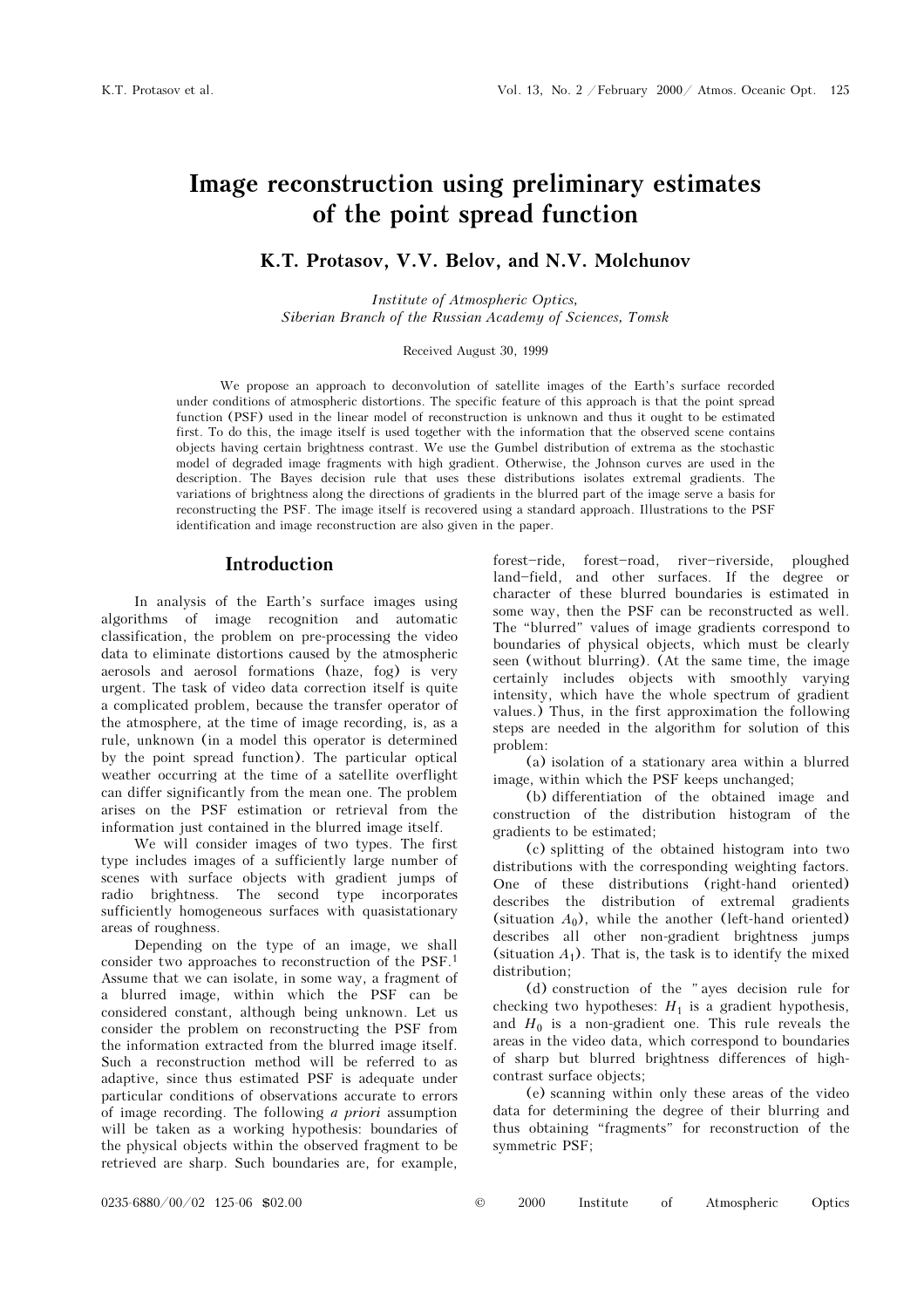(f) once having the PSF obtained, one can reconstruct the image using one of the standard methods, for example, the method of inverse filter.

The second approach is based on the method of homomorphic filtration (Ref. 2, p. 254). In this case, the unknown PSF is estimated by making use of the signal and noise covariation functions. In their turn, these covariation functions are estimated using quasistationary areas of the video data.1 Thus, in this case the information on blurring of the image texture is used. In this paper we do not consider the second method of image correction.

### 1. Spatial differentiation of images

Let us consider the search for gradient jumps of brightness and the approach to estimation of such differences. To do this, let us introduce the concept of the vicinity of an image point under analysis (Ref. 3, pp.  $69-87$ ). Assume, that the image to be analyzed is digitized, and the digital presentation has the form of a 2D matrix  $\{z^{ji}\}$ , where  $z^{ji}$  is the digitized brightness at the point (pixel) with coordinates  $(i, j)$  in the  $M \times N$ plane of the observed image. The set of elements  $\{z^{ji}\}$  of a local image area with the coordinates  $(i, j)$  falling within the square of  $(2l + 1) \times (2l + 1)$  pixels will be called the fragment with the central element  $(i = 0, j = 0)$  and the local coordinate system  $-l \le i \le +l$ ,  $-l \le j \le +l$ , where l is the size of a window. To describe the behavior of brightness  $\{z^{ji}\}$ within the fragment  $(2l + 1) \times (2l + 1)$ , we use the Haralic-Watson facet model, which was introduced in Ref. 3. In this model local image characteristics are described by the plane sections  $-$  facets. The equation of this plane in the Cartesian coordinate system has the form

$$
Ax + By + Cz + D = 0,
$$

and at  $D = 0$  the plane goes through the origin of coordinates. The coefficients A, B, and C are equal to the x, y, and z-projections of the vector  $A = (A, B, C)^T$ normal to the plane; A is the normalized directing vector of the plane; T denotes transposition. From here on we use the following version of the equation:

$$
z = -\frac{A}{C}x - \frac{B}{C}y - \frac{B}{C} = \alpha x + \beta y + \mu , \qquad (1)
$$

where  $C \neq 0$ . Let us draw a plane through the set of digitized intensities for the vicinity of some central point, so that the following square-law discrepancy criterion is minimum:

$$
J(\alpha, \beta, \mu) = \sum_{j} \sum_{i} [\alpha i + \beta j + \mu - z^{ji}]^{2} = \min_{(\alpha, \beta, \mu)} (2)
$$

where  $z^{ij}$  are the values of brightness in the vicinity of the central point with the local coordinates  $i = 0$  and  $j = 0$ ; the summation limits are  $-l$  and  $+l$ . Upon differentiating  $J()$  with respect to the parameters to be estimated and making the partial derivatives to be

equal zero, we obtain necessary conditions of the extremum

$$
\begin{cases}\n\frac{\partial J(\alpha, \beta, \mu)}{\partial \alpha} = \sum_{j} \sum_{i} [\alpha i + \beta j + \mu - z^{ij}] \ i = 0, \\
\frac{\partial J(\alpha, \beta, \mu)}{\partial \beta} = \sum_{j} \sum_{i} [\alpha i + \beta j + \mu - z^{ij}] \ j = 0, \\
\frac{\partial J(\alpha, \beta, \mu)}{\partial \mu} = \sum_{j} \sum_{i} [\alpha i + \beta j + \mu - z^{ij}] = 0.\n\end{cases}
$$

Removing the brackets in this equation and summing up, we obtain

$$
\begin{cases}\n\alpha \sum_{j} \sum_{i} i^{2} = \sum_{j} \sum_{i} z^{ji} i = \sum_{i} i \sum_{j} z^{ji}, \\
\beta \sum_{j} \sum_{i} j^{2} = \sum_{j} \sum_{i} z^{ji} j = \sum_{j} j \sum_{i} z^{ji}, \\
\sum_{j} \sum_{i} \mu = \sum_{j} \sum_{i} z^{ji}.\n\end{cases} (3)
$$

From this we find the estimates of the unknown parameters

$$
\hat{\alpha} = \frac{3\sum_{i} i \sum_{j} z^{ji}}{l (l + 1)(2l + 1)^{2}}, \hat{\beta} = \frac{j}{l (l + 1)(2l + 1)^{2}},
$$
  

$$
\sum_{i} \sum_{j} z^{ji}
$$
  

$$
\hat{\mu} = \frac{j}{(2l + 1)^{2}}.
$$
 (4)

Thus, the equation of the plane (1) has the following form:

$$
z = \frac{3\sum_{i} i \sum_{j} z^{ji}}{l (l + 1)(2l + 1)^{2}} x +
$$

$$
3\sum_{j} j \sum_{i} z^{ji} \sum_{j} \sum_{i} z^{ji}
$$

$$
+ \frac{j}{l (l + 1)(2l + 1)^{2}} y + \frac{j}{(2l + 1)^{2}},
$$

or, introducing the designations:

$$
\underbrace{l(l+1)(2l+1)^2}_{\gamma'} z - \underbrace{3\sum_{i} i \sum_{j} z^{ji}}_{\alpha'} x - 3 \underbrace{3\sum_{j} j \sum_{i} z_{ij}}_{\beta'}
$$
\n
$$
-l(l+1)\sum_{j} \sum_{i} z^{ji} = 0,
$$
\n
$$
\gamma' = l(l+1) (2l+1)^2, \quad \alpha' = -3 \sum_{i} i \sum_{j} z^{ji},
$$
\n
$$
\beta' = -3 \sum_{j} j \sum_{i} z^{ji}, \quad D = l(l+1)\sum_{j} \sum_{i} z^{ji},
$$

we have

$$
\gamma' z + \alpha' x + \beta' y + D = 0.
$$

The equation of this plane written in terms of direction cosines has the form

$$
\cos \theta_z \, z + \cos \theta_x \, x + \cos \theta_y \, y + p = 0,\tag{5}
$$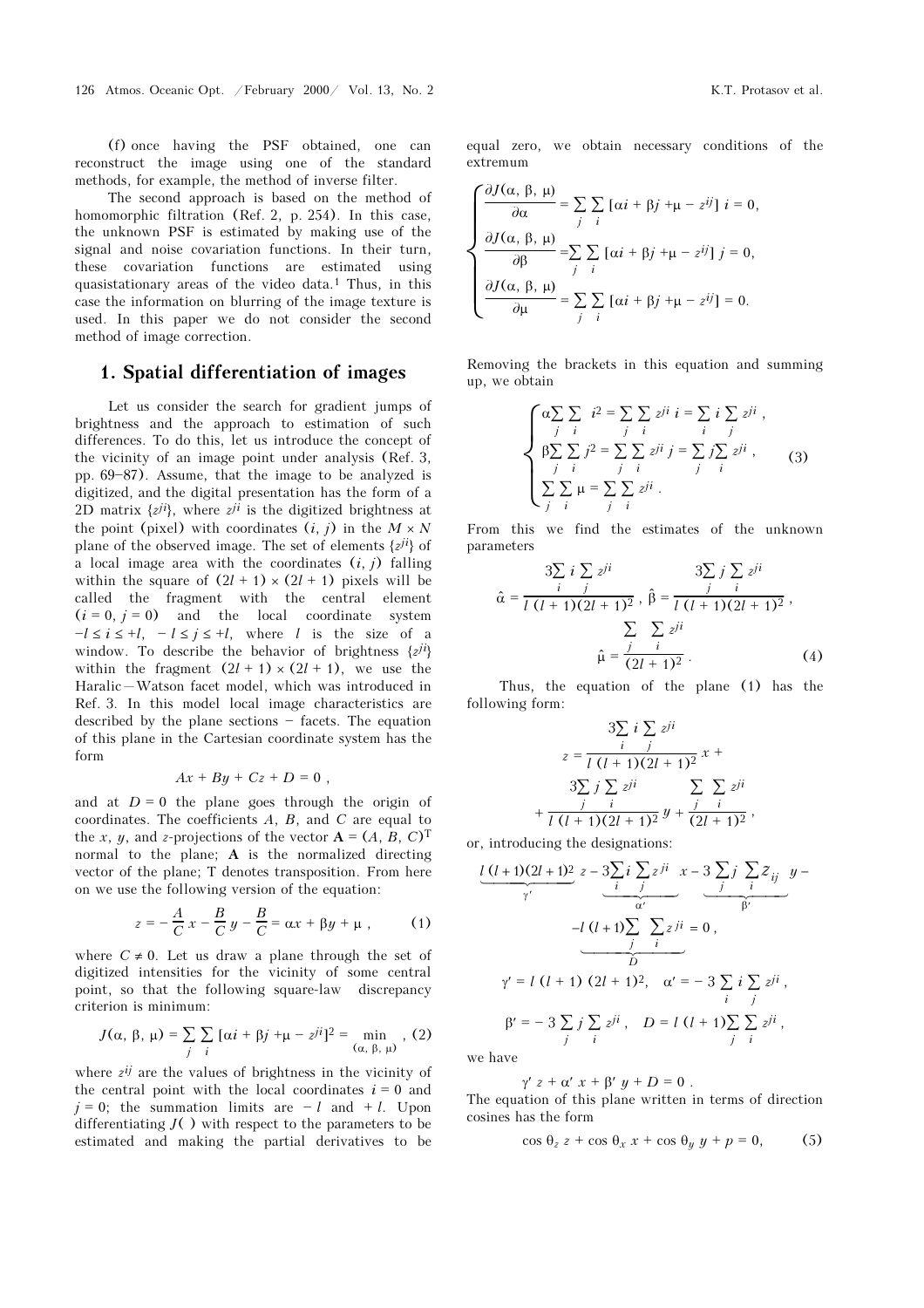where

$$
-3\sum_{i} i\sum_{j} z^{ji}
$$
  
\n
$$
\cos \theta_{x} = \frac{i}{\sqrt{(\gamma')^{2} + (\alpha')^{2} + (\beta')^{2}}},
$$
  
\n
$$
-3\sum_{j} j\sum_{i} z^{ji}
$$
  
\n
$$
\cos \theta_{y} = \frac{j}{\sqrt{(\gamma')^{2} + (\alpha')^{2} + (\beta')^{2}}},
$$
  
\n
$$
\cos \theta_{z} = \frac{l(l+1)(2l+1)^{2}}{\sqrt{(\gamma')^{2} + (\alpha')^{2} + (\beta')^{2}}},
$$
  
\n
$$
p = \frac{l(l+1)}{\sqrt{(\gamma')^{2} + (\alpha')^{2} + (\beta')^{2}}}.
$$

The facet model of a fragment is used for isolation of gradient areas of the image. The value of the image gradient at some point  $(x_0, y_0)$  is estimated by the spatial variable, defined as the ratio of the area ds of the slant plane drawn through the set of brightness values of the ensemble of points forming the vicinity of  $(x_0, y_0)$  within a  $(2l + 1) \times (2l + 1)$  square to the area of the base of this fragment dΔ. If writing the equation of the plane in terms of the direction cosines (5), we have the following estimate of the gradient:

$$
\frac{ds}{d\Delta} = \frac{1}{|\cos \theta_z|} =
$$
  
= 
$$
\left[ \left( \frac{3\sum_{i} i \sum_{j} z^{ji}}{I(I+1)(2I+1)^2} \right)^2 + \left( \frac{3\sum_{j} j \sum_{i} z^{ji}}{I(I+1)(2I+1)^2} \right)^2 + 1 \right]^{1/2}
$$
 (6)

Thus obtained estimate of the gradient is assigned to the central point of the fragment with the local coordinates  $i = 0$  and  $j = 0$ . "y performing similar differentiation in each fragment of the image under analysis and assigning the values of the corresponding gradients to central elements of the sliding window of  $(2l + 1) \times (2l + 1)$  pixels, we can pass from the initial image of brightness values to the image of gradients  $\{\omega^{ji}\}$ . The procedure of gradient determination introduced above possesses filtering properties, although it results in an additional smoothing of the parameters being estimated.

## 2. Decision rule for isolation of extremal gradients

To construct the "ayes decision rule for detection and isolation of extremal values of gradients in the obtained gradient image, we need, first of all, to reconstruct the probability models of the situations that  $A_1$  is a gradient and  $A_0$  is not a gradient and estimate their *a priori* probabilities. Toward this end, we should split the obtained distribution histogram of gradients into two distributions, one of which being the distribution of extremal gradients and the other one the distribution of the rest non-extremal gradients. That is,

we should identify the components of the following model:

$$
g(x) = P f_0(x) + Q f_1(x) , \qquad (7)
$$

where  $f_1(x)$  is the distribution of extremal gradients;  $f_0(x)$  is the distribution of non-extremal gradients; P and Q are the *a priori* probabilities of the situations  $A_0$ and  $A_1$ , respectively;  $P + Q = 1$ ,  $x = w$ . Then the problem of optimization of the square-law quality criterion arises in the following form:

$$
J(\theta) = \frac{1}{m} \sum_{j=1}^{m} \{ \tilde{f}(x_j) - P f_0(x_j) - Q f_1(x_j) \}^2 , \quad (8)
$$

where  $\tilde{f}(x_j)$  is the histogram of image gradients distribution; θ is the vector of unknown parameters consisting of the component  $P$  and parameters of the density functions  $f_0(x)$  and  $f_1(x)$  belonging to the parametric families of functions. It should be noted that the problem of reconstructing components of a mixture has a solution only if those can be identified. This condition can hardly be formalized and checked. From the geometrical point of view it means that  $f_0(x)$ and  $f_1(x)$  must have pronounced modes. Therefore, the fraction or measure of fragments with the extremal values of gradients should be large enough for the density function  $f_1(x)$  to manifest itself.

The problem of splitting the components of a mixed distribution not always has a solution because of a high uncertainty. The a priori data on the component distributions should be involved. In this connection, let us refer to the following fact of mathematical statistics or, to be more precise, the theory of extremal values. It is known that the distribution density of maxima of  $n$ independent random values in the asymptotics of the growing number of observations  $n \to \infty$  of type I [Gumbel distribution of maximum values (Refs. 4 and 5, p. 137)] has the following form:

$$
f_1(x) = f_1(x; \mu, \sigma) = \frac{1}{\sigma} \exp\left[-\frac{1}{\sigma} (x - \mu) - e^{-(x - \mu)/\sigma}\right],
$$

$$
-\infty < x < +\infty, -\infty < \mu < +\infty, \sigma > 0,
$$
 (9)

where  $\mu$  is the parameter (mode) of the distribution center;  $\sigma$  is the distribution scale; and the estimated mathematical expectation  $\hat{\mu}$  and variance  $\hat{\sigma}$  are connected with μ and  $\sigma$  as  $\hat{\mu} = \mu + 0.577 \sigma$  and  $\hat{\sigma} = 1.283 \sigma$ . As  $f_0(x)$  we selected the Johnson distribution  $S_B$  with the parameters  $\varepsilon$  (lower boundary of x), λ (sample size), and the shape parameters η and γ. Since some parameters can be estimated from the data sample,<sup>5</sup> the vector of unknown parameters has actually only three components and  $\theta = (P, \eta, \gamma)^T$ , where T denotes transposition. To optimize the criterion (8), the adaptive methods of search for extremum are used. $6$  As the mixture is identified, the "ayes decision rule is applied to check two hypotheses:  $H_1$  is a gradient and  $H_0$  is not a gradient. This decision rule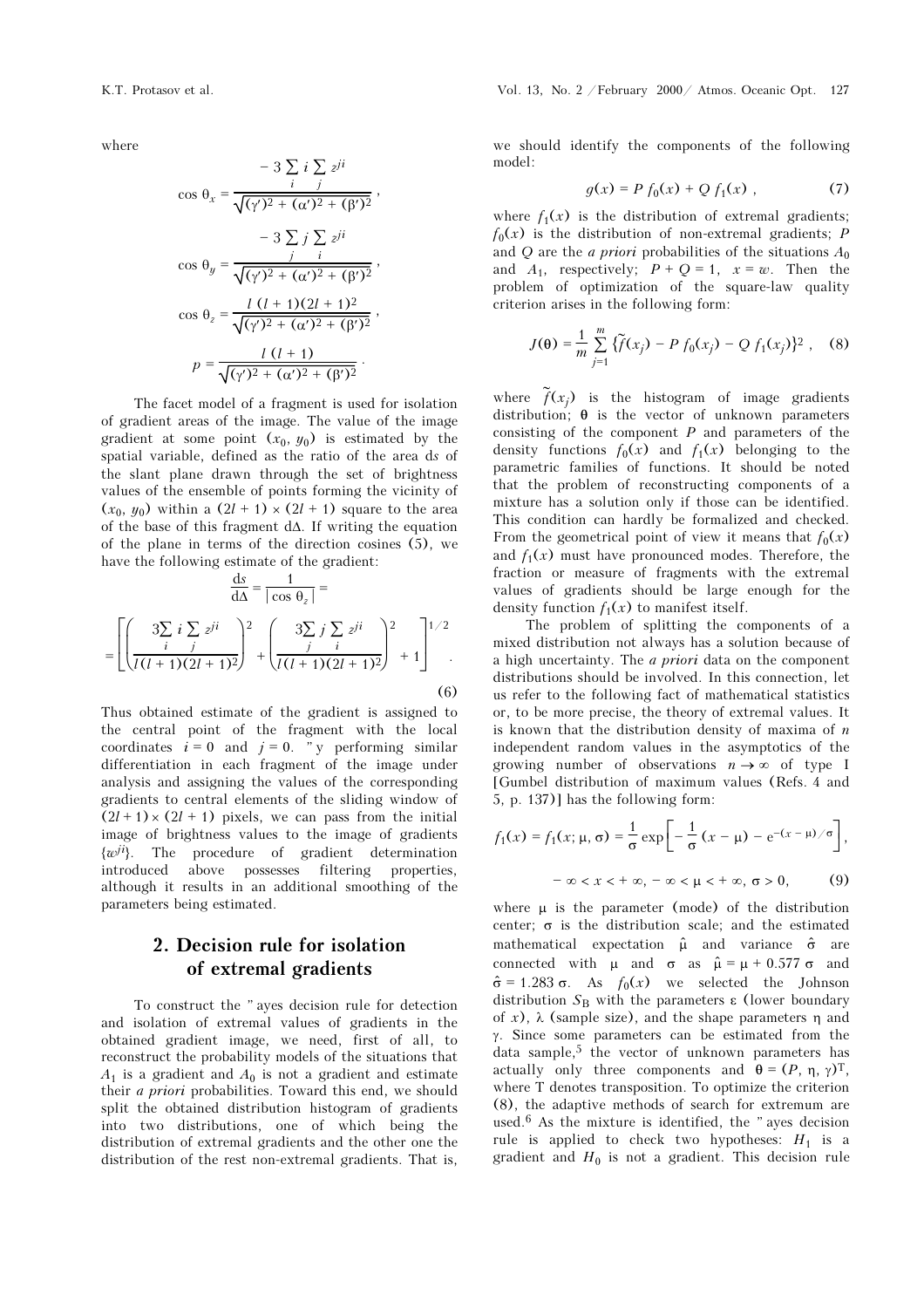reveals all image areas with sharp, but blurred brightness boundaries:

$$
u = \underset{\{0,1\}}{\arg \max} \{ P f_0(x), Q f_1(x) \}, \tag{10}
$$

where  $u$  is the decision or the number of a hypothesis,  $u \in \{0,1\}.$ 

The  $"$  ayes decision rule (10) transforms the image of gradients into the image of contour lines corresponding to the extremal values of gradients.

### 3. The reconstruction of a PSF and retrieval of the image

In the previous phase of the procedure we have revealed from the blurred image the areas with blurred boundaries, and it is of greatest interest for us linear sections of images. Let us consider the problems associated with reconstruction of the PSF using a blurred boundary.1,2 The point spread function is assumed normalized and  $\int_{a}^{\infty} \int_{a}^{\infty}$  $-\infty - \infty$  $h(x, y) dx dy = 1$ . In a projection to the plane  $zOx$  the PSF has the form  $h_l(x) = \int_0^\infty$  $h(x, y)$  dy. At the same time, in the initial

 $-$  ∞ 3D space we have a line or a slit spread function. For the edge of a half-plane, the intensity distribution along the direction normal to the edge is described by a sum of the line spread functions, so the obtained intensity has the following form7:

$$
I(x) = \int_{-\infty}^{x} h_l(u) \, \mathrm{d}u \,. \tag{11}
$$

Thus, if we know the edge spread function, then  $h_l(x) = \frac{dI(x)}{dx}$ . Assume that the PSF is axisymmetric. In this case the spatial PSF can be reconstructed using only one cross section  $-$  projection of the PSF onto a plane. Actually, the spectrum of the PSF projection onto the plane involving the Oz axis and coming at an angle  $\theta$  to the axis Ox, or (because of the axial symmetry of the PSF) onto the plane  $zOx$ , has the form  $G_l(u) = \int_0^{\infty}$ 

 $-$  ∞  $h_l(x) e^{-iux} dx$ . The 2D Fourier

transform of the PSF can be written as follows:

$$
F(u, v) = \int_{-\infty-\infty}^{\infty} \int_{-\infty}^{\infty} h(x, y) \exp \{-i(ux + vy)\} dx dy. (12)
$$

"y comparing  $F$  and  $G$ , we can see that  $G(u) = F(u, v) \big|_{v = 0}$ . From this it follows that  $h_l(x)$  is the cross section of  $h(x, y)$  by the plane  $zOx$  and, because of the axial symmetry, an arbitrary central cross section. In this case,  $h(x, y)$  can be reconstructed from the cross section  $h_l(x)$  by setting the radius-vector  $r = \sqrt{x^2 + y^2}$ , that is,  $h_1(r) = h(r)$ . Thus, to reconstruct the PSF from the actual blurred image, one should estimate the edge spread function. Then it should be differentiated to obtain the PSF cross section.

Analyzing the image, note that actual physical objects, whose boundaries are step-wise functions of brightness jumps, are characterized by some value a of the brightness difference. So, if blurring of a unit step gives the intensity  $I(x)$ , then blurring of the step with the contrast *a* gives  $aI(x)$ . In this case  $\frac{d{a I(x)}}{dx}$ 

 $dx$  $= ah<sub>l</sub>(x)$  and the coefficient *a* for each detected edge can be estimated by normalizing  $a = \int_0^{\infty}$  $-$  ∞  $ah_l(x)$  dx. The

next step is to reveal edge blurring sections  $I(x)$ coming through the points of maximum values of gradients and to obtain an average section:

$$
I_{\rm av}(x) = \frac{1}{N} \sum_{i=1}^{N} I_i(x) , \qquad (13)
$$

where  $N$  is the number of sections with high gradients found.

Let us first construct the local coordinate system for estimation of the edge blurring profile, which will be referred to as a section. Assume that  $x = 0$  and  $y = 0$ in the equation of the plane (5), then  $z = - D/\gamma'$  is the "center" of the plane. Let us find the projection of the normal vector **r** onto the plane  $yOx$ , which makes the angle  $\psi$  with the Ox axis. This projection cannot be zero, because the isolated plane under consideration has a high gradient:

$$
\psi = \arccos \frac{\cos \theta_x}{\sin \theta_z},
$$

where  $\theta_x$ ,  $\theta_y$ , and  $\theta_z$  are the angles between the directing vector of the plane and  $Ox$ ,  $Oy$ , and  $Oz$  axes, respectively. Thus, in the plane  $xOy$  we pass to the "unrolled" coordinate system and, making  $x'$  and r coincident, we obtain

$$
x' = x \cos \psi + y \sin \psi,
$$
  

$$
y' = -x \sin \psi + y \cos \psi,
$$
 (14)

where  $x'$   $y'$   $z'$  is the new coordinate system associated with the section.

To obtain the brightness distribution over the section, we should determine the intensities of the blurred image along the coordinate axis  $Ox'$  in the direction of the gradient (14). To decrease the error due to noise, we should take several neighboring paths and average them over the area  $\Delta$  (size of the PSF carrier). Then we should smooth the data by a spline, determine  $aI(x)$ , and differentiate  $\frac{d aI(x)}{dx} = ah_l(x)$ .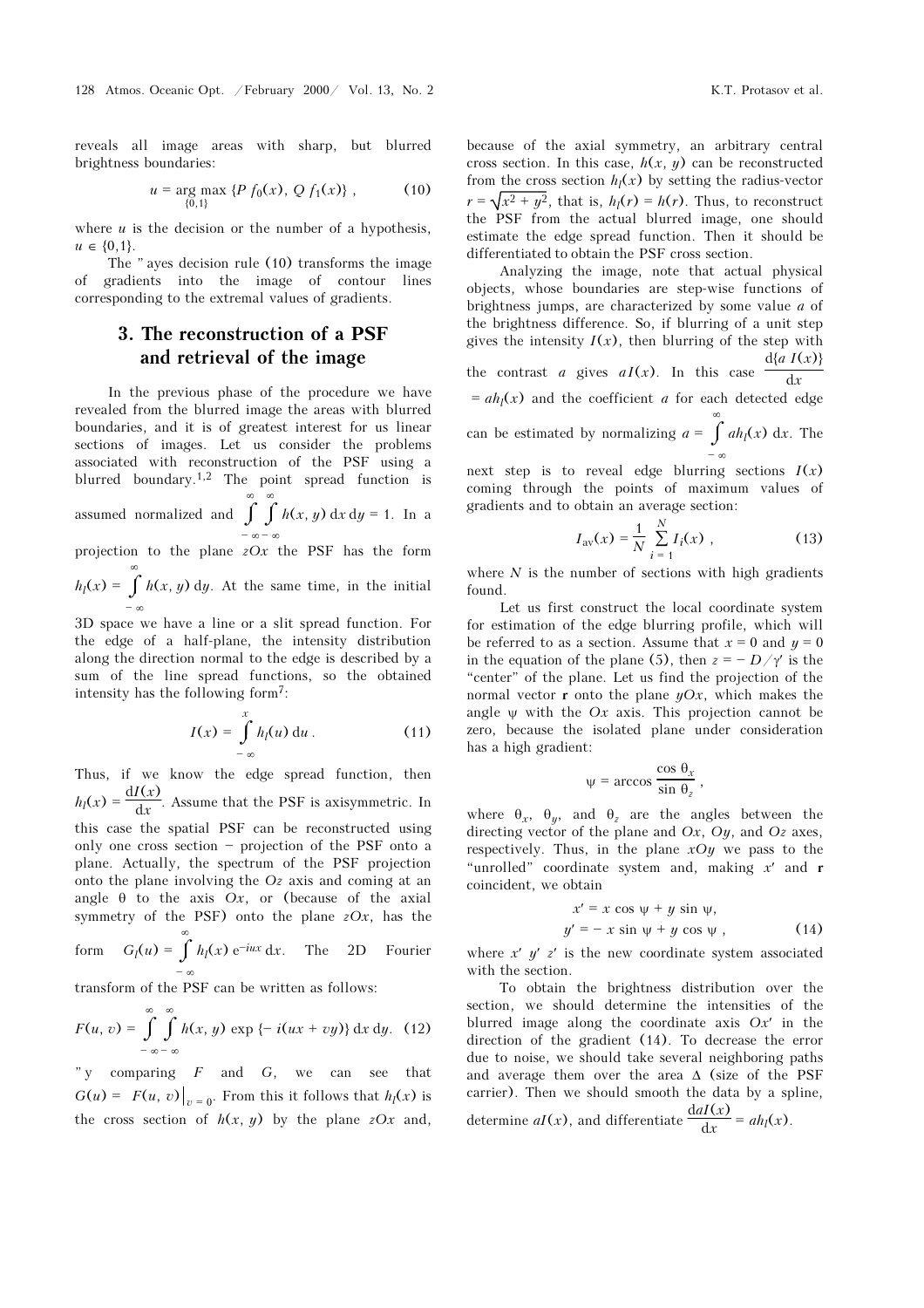# 4. Example of a degraded image retrieval

To illustrate the proposed approach, we took the image of the surface recorded from the RESURS satellite with the resolution pixel of  $45\times45$  m<sup>2</sup> size. This image and the fragment isolated for analysis is shown in Fig. 1.



Fig. 1. The initial image with the fragment isolated for correction.



Fig. 2. Simulated degradation with the PSF in the form of weighted sum of two Gaussian curves.

We did not use data on the scale and geometry of the image and did not assign the image to any particular atmospheric conditions. Our purpose was only to illustrate the possibility of simultaneously

estimating the PSF and reconstructing the blurred image. So all dimensions for simplicity are in pixels or digitized readouts. To simulate fog, the linear model of image convolution was used with the PSF in the form of a sum of two Gaussian density functions with the weights  $p = 0.1$  and  $C = 0.9$  and the rms deviations  $\sigma_p$  = 1.0 and  $\sigma_q$  = 4.0, respectively. The degraded version of the initial image is shown in Fig. 2, and its projection onto the plane of the model PSF is shown in Fig. 3 (curve 1).



Fig. 3. Projection on the plane of the PSF simulating degradation (1) and reconstructed using sections (2).

The result of processing of the degraded image by the algorithm of spatial differentiation and isolated gradient differences of radio brightness is shown in Fig. 4. The histogram of the obtained gradient differences is shown in Fig. 5a. Then the observed spectrum of gradient differences was presented by a sum of two weighted density functions, the left-hand one being the model of non-gradient class (situation  $A_0$ ) and the right-hand one is the model of a gradient class (situation  $A_1$ ).



Fig. 4. Gradients of the degraded image.